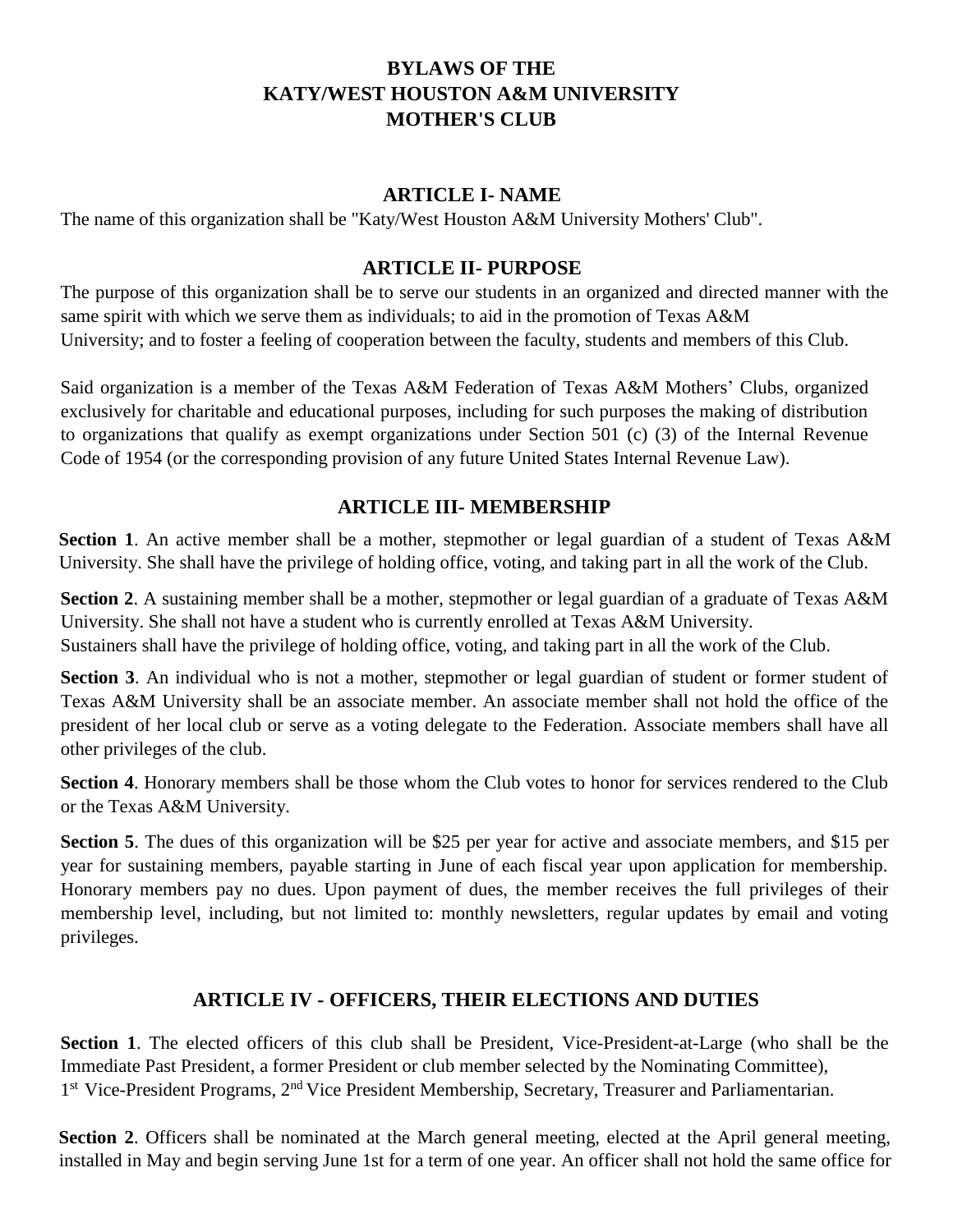more than two consecutive terms unless a successor has not been installed. One who has served more than onehalf of a term shall be credited with having served that term.

**Section 3.** The duties of the officers shall be as follows:

- a. **President**: Preside over all meetings: appoint special committees as needed: act as ex-officio member of all committees except Nominating and Audit Committees; attend District and Federation meetings; furnish board members a list of duties as defined in the Bylaws; purchase the pin for the incoming president; organize the officer installation ceremony; give the new President all Past-Presidents' records and the outgoing year's records by May  $31<sup>st</sup>$ ; perform such other duties as may pertain to the office.
- b. **Vice-President-at-Large**: Preside in President's absence; assist any officer or chair when needed; fill any vacancy occurring on the Executive Board until said vacancy is filled permanently by the Board; carry out the duties of the Aggie Mom Love Fund; chair the Nominating Committee; act as the liaison to the Federation and the University.
- c. **1 st Vice-President Programs**: Reserve location for club meetings; unlock and lock meeting site; set-up and cleanup before and after the meeting; serve as liaison between club and facility contact; make arrangements for club programs, including Big Event; handle arrangements with guest speakers.
- d. **2 nd Vice-President Membership**: Plan and coordinate the annual Howdy Social membership event; promote club membership and solicit members, collect dues and submit payments to the Treasurer in a timely manner for deposit; distribute announcements to membership via email as approved by the President; compile an alphabetical listing of membership information for contact purposes; prepare and print membership directory for distribution at the November meeting; prepare an addendum of new membership information for distribution at the February meeting; prepare an electronic version of directory and addendum to distribute by email to club members.
- e. **Secretary**: Keep minutes of all meetings; handle all correspondence on behalf of the club; file annual board reports; maintain records of all minutes.
- f. **Treasurer**: Deposit all funds received by club; disburse payments and reimbursements; reconcile all accounts; issue monthly and annual reports of receipts and disbursements; file and pay State General sales tax; work with President on filing required tax forms; provide financial records from the previous and current year for use by the Finance Committee. The Treasurer shall coordinate the rebate program.
- g. **Parliamentarian**: Advise club in regard to all questions of parliamentary procedure; chair the Bylaws Committee; provide a current copy of the revised bylaws to the president. The official copy shall show revision date and be signed by the Parliamentarian and Bylaws Committee. The Parliamentarian has no voting privileges.

Section 4. Officers and committee chairs shall submit monthly reports of their business in writing to the President and Secretary, including all income and expenditures to date. All officers and committee chairs shall file an annual report, no later than the May Board meeting giving a summary of accomplishments and recommendations. Copy of annual report shall be placed in their files and copies shall be given to the President and Secretary.

## **Section 5**. Vacancies:

- a. A vacancy occurring in any elected office shall be filled for the unexpired term by a person elected by a majority vote of the Board with at least three (3) days' notice of such election having been given.
- b. In the event a vacancy occurs in the office of President, the Vice-President-at-Large shall serve notice to the Board of the election.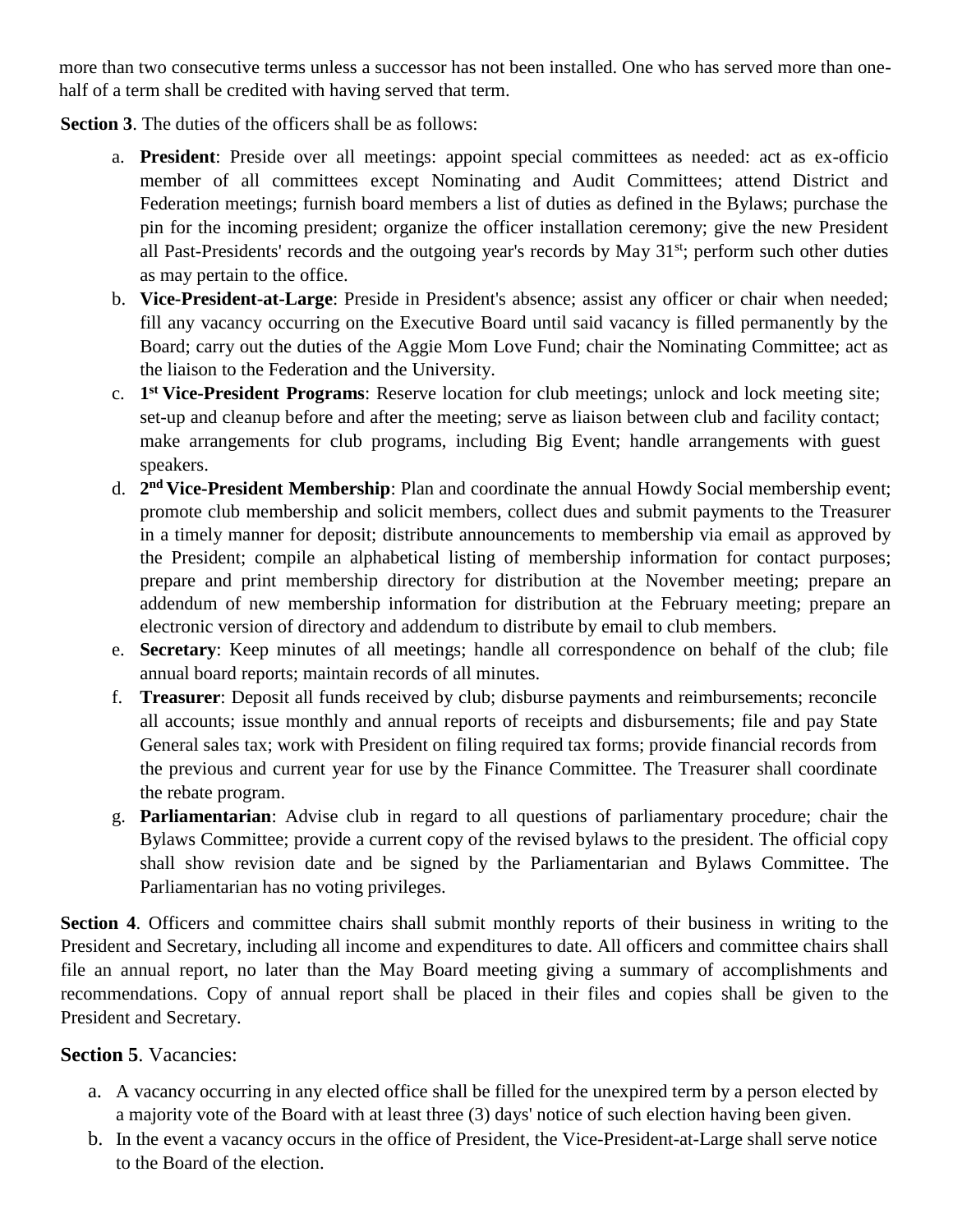**Section 6**. The Board shall consist of elected officers and chairs of standing committees.

- a. A majority of Board members shall constitute a quorum at Board meetings.
- b. A vote of the Board conducted via electronic mail shall be permissible between scheduled meetings as deemed necessary by the President. The Parliamentarian shall distribute the ballots, receive and count the returned ballots, and announce the results to the Board. The rules for constitution of a quorum of Board Members shall apply.

# **ARTICLE V - COMMITTEE AND DUTIES**

The President shall appoint the following committee chairs: Audit, Ways and Means, Social, Care Packages, Scholarships, Hospitality, Publicity, and any other committee chair deemed necessary.

Committee Chairs shall solicit members to serve as needed. No Committee Chair shall serve in the same capacity for more than two (2) consecutive terms. One who has served more than one-half of a term shall be credited with having served that term.

**Section 1.** Audit Committee shall be appointed by the outgoing President and shall consist of three members and one alternative. The committee shall audit the financial records of the Treasurer and report their findings at the September meeting. All books shall close by May 31<sup>st</sup> in order for the records to be audited and transferred on or near June 1st.

**Section 2**. The Nominating Committee shall be appointed and chaired by the Vice-President-at-Large, and shall consist of three members, one of whom shall be a member of the Board. This committee shall be approved at the January meeting and shall announce one name for each elected office at the March meeting. Elections shall take place at the April meeting. Additional nominations for office may be made from the floor provided consent of the nominee has been obtained.

Section 3. The Finance Committee shall be chaired by the President and consist of any board member who attends the meeting in early May. The Treasurer shall provide financial records from the previous and current year for use at that meeting. The committee shall recommend end of fiscal year disbursements to the board for approval.

Section 4. Ways and Means Committee Chairs shall plan and arrange for the raising of funds for the club; shall present new fundraising ideas for board approval; solicit Aggie Moms' Clubs regarding purchase of Ring Crests; keep record of all receipts and disbursement; give all monies received to Treasurer in a timely manner for deposit.

**Section 5**. Social Committee Chair shall coordinate club social events that occur outside the general meetings.

**Section 6**. Care Packages Committee Chair shall prepare an order form for care package sales; give all monies received to Treasurer in a timely manner for deposit; select and purchase packaging and contents; organize assembly and delivery dates; notify students of pick-up date; deliver care packages to campus before fall and spring semester finals.

**Section 7.** Scholarship Committee Chair shall notify club members of the application form's availability and shall post that form to club's website; shall work with a committee, appointed by president, to evaluate applications and select recipients; shall notify recipients and invite them and their families to the May general meeting. Board must approve any changes made to the selection criteria.

**Section 8**. Hospitality Committee Chair shall make arrangements for refreshments, decorations, and door prizes to be furnished at monthly meetings and special events.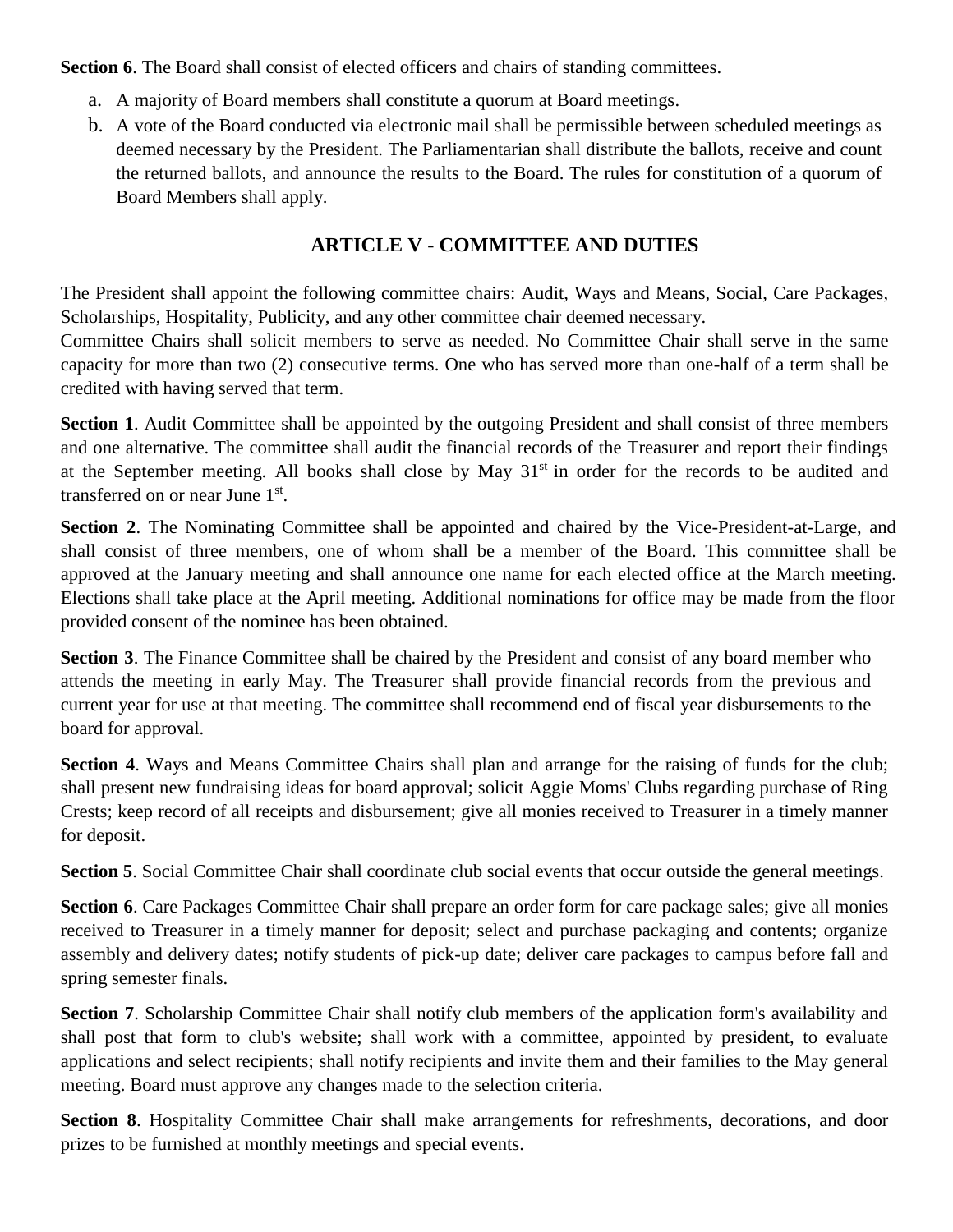**Section 9**. Publicity Committee Chair shall submit announcements, press releases, and photos to local media. She shall maintain the Katy/West Houston Aggie Moms Facebook page and website.

She shall record the club's yearly activities in photos and compile the club's scrapbook to be presented to outgoing president.

### **ARTICLE VI –MEETINGS**

**Section 1**. The general meeting of this organization shall be held on a day each month to be designated by the President, unless otherwise ordered by the board due to conflict at the meeting facility or holiday/event.

**Section 2.** The April general meeting shall be for the purpose of electing officers. Officers shall be installed in May.

**Section 3**. The President, as necessary, may call special meetings.

**Section 4.** Twenty percent of the membership or twenty active members shall constitute a quorum at any meeting of the organization.

## **ARTICLE V - PARLIAMENTARY AUTHORITY**

The rules contained in Robert's Rules of Order shall govern this organization in all cases to which they are applicable and in which they are not inconsistent with these bylaws.

## **ARTICLES VII - RESTRICTION CLAUSE**

No part of the net earnings of the organization shall inure to the benefit of, or be distributed to its members, trustees, officers, or other private persons, except that the organization shall be authorized and empowered to pay reasonable compensation for services rendered and to make payments and distributions in furtherance of the purpose set forth in these articles. No substantial part of the activities of the organization shall be the carrying on of propaganda, or otherwise attempting to influence legislation, and the organization shall not participate in or intervene in (including the publishing or distribution of statements) any political campaign on behalf of any candidate for public office. Notwithstanding any other provision of these articles, the organization shall not carry on any other activities not permitted to be carried on (a) by an organization exempt from federal income tax under Section 501 (c) (3) or the Internal Revenue Code of 1954 (or the corresponding provision of any future United States Internal Revenue Law) or (b) an organization, contributions to which are deductible under Section 170 (c) (2) of the Internal Revenue Code of 1954 (or the corresponding provision of any future United States I Revenue Law).

## **ARTICLE IX – DISSOLUTION**

Upon the dissolution of the organization, the Executive Board shall, after paying or making provision for the payment of all of the liabilities of the organization, dispose of all of the assets of the organization exclusively for the purpose of the organization in such manner, or to such organization organized and operated exclusively for charitable and educational purposes as shall at the time qualify as an exempt organization or organizations under Section 501 (c) (3) of the Internal Revenue Code of 1954 (or the corresponding provision of any future United States Internal Revenue Law), as the Executive Board shall determine. Any such assets not so disposed of shall be disposed by the District Court in the county in which the principal office of the organization is then located, exclusively for such purposes or to such organization or organizations, as said Court shall determine, which are organized and operated exclusively for such purposes.